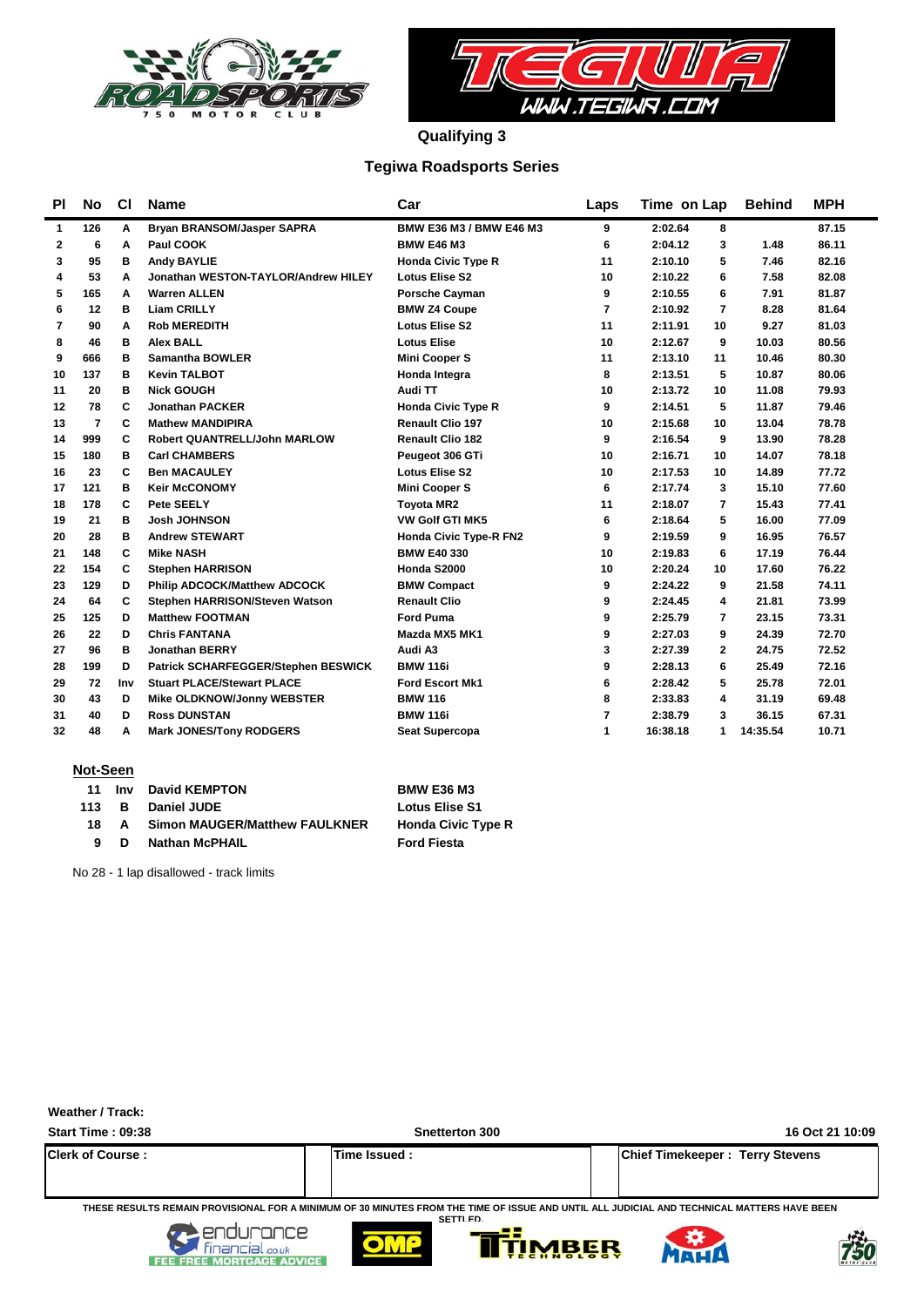## **Tegiwa Roadsports Series**

## **LAP TIMES - Qualifying 3**

| 6              | <b>Paul COOK</b>    |                                                                                   |  |  |  |  |  |  |  |         |                          |  |  |  |
|----------------|---------------------|-----------------------------------------------------------------------------------|--|--|--|--|--|--|--|---------|--------------------------|--|--|--|
|                |                     | Lap 1 2 3 4 5 6 7 8 9 10                                                          |  |  |  |  |  |  |  |         |                          |  |  |  |
|                |                     | 1 3:21.76 2:05.37 2:04.12 2:06.44 2:17.02 3:48.16                                 |  |  |  |  |  |  |  |         |                          |  |  |  |
| $\overline{7}$ |                     | <b>Mathew MANDIPIRA</b>                                                           |  |  |  |  |  |  |  |         |                          |  |  |  |
|                |                     | Lap 1 2 3 4 5 6 7 8 9 10                                                          |  |  |  |  |  |  |  |         |                          |  |  |  |
|                |                     | 1 2:54.65 2:32.38 2:18.66 2:17.02 2:17.19 2:16.88 2:22.45 2:23.24 2:34.97 2:15.68 |  |  |  |  |  |  |  |         |                          |  |  |  |
| 12             |                     | <b>Liam CRILLY</b>                                                                |  |  |  |  |  |  |  |         |                          |  |  |  |
|                |                     | Lap 1 2 3 4 5 6 7 8                                                               |  |  |  |  |  |  |  | 9       | $\blacksquare$ 10        |  |  |  |
|                |                     | 1 2:28.26 2:24.74 2:12.20 2:12.01 2:11.23 2:11.07 2:10.92                         |  |  |  |  |  |  |  |         |                          |  |  |  |
| 20             |                     | <b>Nick GOUGH</b>                                                                 |  |  |  |  |  |  |  |         |                          |  |  |  |
|                |                     | Lap 1 2 3 4 5 6 7 8 9 10                                                          |  |  |  |  |  |  |  |         |                          |  |  |  |
|                |                     | 1 2:35.27 2:28.16 2:17.97 2:15.71 3:33.75 2:21.67 2:14.18 2:13.84 2:16.63         |  |  |  |  |  |  |  |         | 2:13.72                  |  |  |  |
| 21             |                     | <b>Josh JOHNSON</b>                                                               |  |  |  |  |  |  |  |         |                          |  |  |  |
|                |                     | Lap 1 2 3 4 5 6 7 8 9                                                             |  |  |  |  |  |  |  |         | $\sim$ 10                |  |  |  |
|                |                     | 1 2:39.12 2:35.00 2:19.38 3:38.70 2:18.64 3:59.34                                 |  |  |  |  |  |  |  |         |                          |  |  |  |
| 22             |                     | <b>Chris FANTANA</b>                                                              |  |  |  |  |  |  |  |         |                          |  |  |  |
|                |                     | Lap 1 2 3 4 5 6 7 8 9                                                             |  |  |  |  |  |  |  |         | $\overline{10}$          |  |  |  |
|                |                     | 1 2:51.94 2:36.22 2:29.77 3:33.83 2:35.76 2:28.74 2:28.72 2:28.83 2:27.03         |  |  |  |  |  |  |  |         |                          |  |  |  |
| 23             |                     | <b>Ben MACAULEY</b>                                                               |  |  |  |  |  |  |  |         |                          |  |  |  |
|                |                     | Lap 1 2 3 4 5 6 7 8 9 10                                                          |  |  |  |  |  |  |  |         |                          |  |  |  |
|                |                     | 1 2:47.04 2:34.95 2:23.05 2:24.28 2:21.05 2:20.06 2:20.05 2:18.25                 |  |  |  |  |  |  |  | 2:19.58 | 2:17.53                  |  |  |  |
| 28             |                     | <b>Andrew STEWART</b>                                                             |  |  |  |  |  |  |  |         |                          |  |  |  |
|                |                     | Lap 1 2 3 4 5 6 7 8 9                                                             |  |  |  |  |  |  |  |         | $\blacksquare$ 10        |  |  |  |
|                |                     | 1 2:43.90 2:42.10 2:27.02 2:24.05 2:21.57 2:20.26 4:49.09 2:26.48                 |  |  |  |  |  |  |  | 2:19.59 |                          |  |  |  |
| 40             | <b>Ross DUNSTAN</b> |                                                                                   |  |  |  |  |  |  |  |         |                          |  |  |  |
|                |                     | Lap 1 2 3 4 5 6 7 8 9                                                             |  |  |  |  |  |  |  |         | $\sim$ 10                |  |  |  |
|                |                     | 1 2:57.43 2:41.43 2:38.79 2:42.81 2:43.22 2:41.45 2:39.23                         |  |  |  |  |  |  |  |         |                          |  |  |  |
| 43             |                     | <b>Mike OLDKNOW</b>                                                               |  |  |  |  |  |  |  |         |                          |  |  |  |
|                |                     | Lap 1 2 3 4 5 6 7 8 9                                                             |  |  |  |  |  |  |  |         | $\sim$ 10                |  |  |  |
|                |                     | 1 2:58.75 2:39.37 2:37.13 2:33.83 2:33.92 4:22.95 2:43.91 2:36.06                 |  |  |  |  |  |  |  |         |                          |  |  |  |
| 46             |                     | <b>Alex BALL</b>                                                                  |  |  |  |  |  |  |  |         |                          |  |  |  |
|                |                     | Lap 1 2 3 4 5 6 7 8 9 10                                                          |  |  |  |  |  |  |  |         |                          |  |  |  |
|                |                     | 1 2:44.87 2:30.35 2:15.05 2:14.49 2:13.13 2:13.45 2:16.99 2:16.60 2:12.67 2:13.13 |  |  |  |  |  |  |  |         |                          |  |  |  |
| 48             |                     | <b>Mark JONES</b>                                                                 |  |  |  |  |  |  |  |         |                          |  |  |  |
|                |                     | Lap 1 2 3 4 5 6 7 8 9<br>1  16:38.18                                              |  |  |  |  |  |  |  |         | $\overline{\mathbf{10}}$ |  |  |  |
| 53             |                     | <b>Jonathan WESTON-TAYLOR</b>                                                     |  |  |  |  |  |  |  |         |                          |  |  |  |
|                |                     | Lap 1 2 3 4 5 6 7 8 9 10                                                          |  |  |  |  |  |  |  |         |                          |  |  |  |
|                |                     | 1 2:39.30 2:18.61 4:07.47 2:17.00 2:11.35 2:10.22 2:17.06 2:12.96                 |  |  |  |  |  |  |  | 2:13.56 | 2:12.75                  |  |  |  |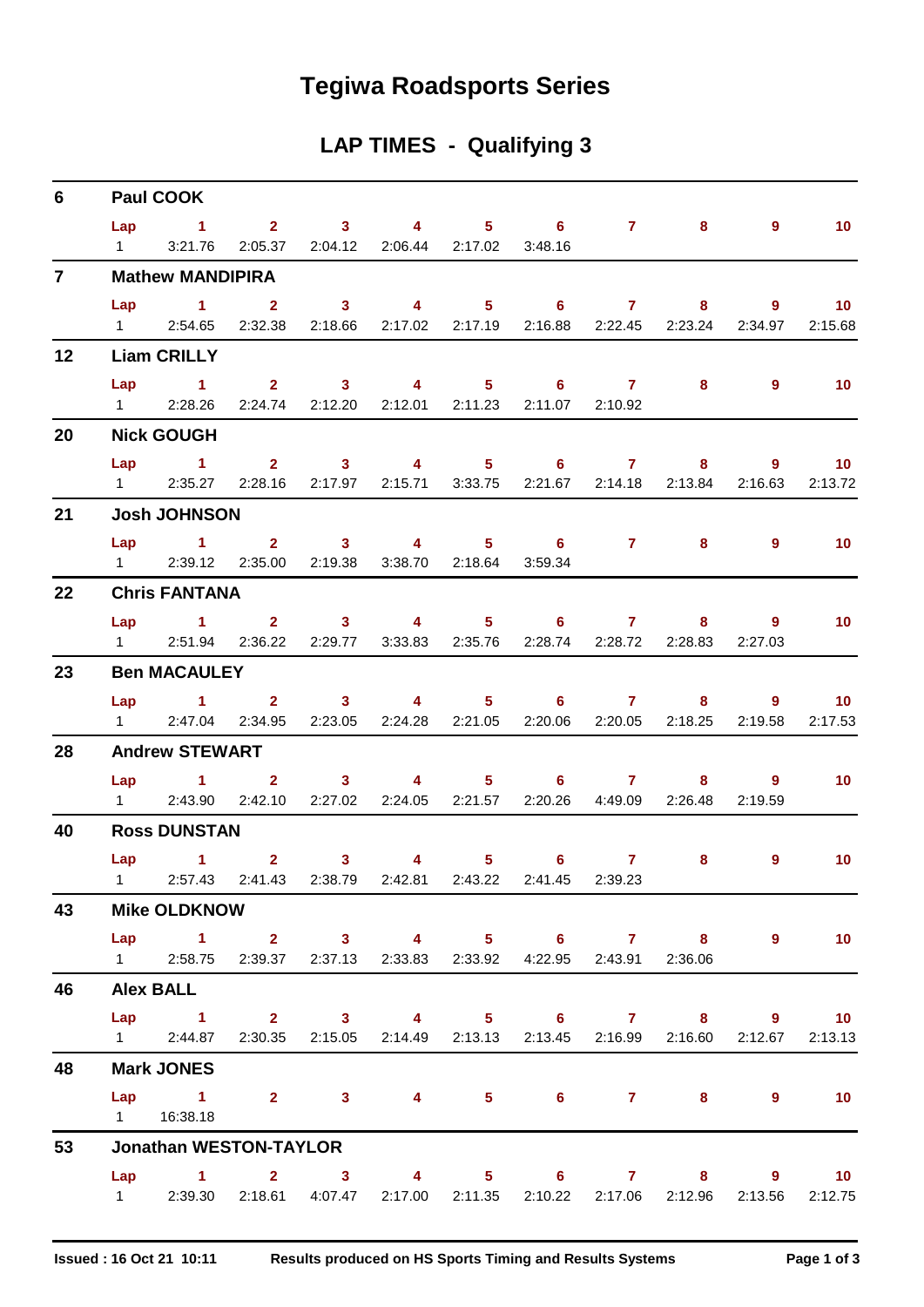| 64  |                   | <b>Stephen HARRISON</b>                                                                                       |                 |                                                  |                                 |         |                 |                                                                         |                |                 |
|-----|-------------------|---------------------------------------------------------------------------------------------------------------|-----------------|--------------------------------------------------|---------------------------------|---------|-----------------|-------------------------------------------------------------------------|----------------|-----------------|
|     |                   | Lap 1 2 3 4 5 6 7 8 9                                                                                         |                 |                                                  |                                 |         |                 |                                                                         |                | 10 <sub>1</sub> |
|     | $1 \quad \Box$    |                                                                                                               |                 |                                                  |                                 |         |                 | 2:43.55 2:26.33 2:34.10 2:24.45 4:12.99 2:45.11 2:38.51 2:35.85 2:35.21 |                |                 |
| 72  |                   | <b>Stuart PLACE</b>                                                                                           |                 |                                                  |                                 |         |                 |                                                                         |                |                 |
|     |                   | Lap 1 2 3 4 5 6 7 8                                                                                           |                 |                                                  |                                 |         |                 |                                                                         | $9^{\circ}$    | 10 <sub>1</sub> |
|     |                   | 1 2:51.80 2:40.06 2:34.50 2:34.64 2:28.42 2:28.74                                                             |                 |                                                  |                                 |         |                 |                                                                         |                |                 |
| 78  |                   | <b>Jonathan PACKER</b>                                                                                        |                 |                                                  |                                 |         |                 |                                                                         |                |                 |
|     |                   | Lap 1 2 3 4 5 6 7 8                                                                                           |                 |                                                  |                                 |         |                 |                                                                         | $9^{\circ}$    | 10 <sub>1</sub> |
|     |                   | 1 2:48.03 2:32.56 2:16.73 2:16.33 2:14.51 2:15.11 2:16.05 5:06.72 2:18.35                                     |                 |                                                  |                                 |         |                 |                                                                         |                |                 |
| 90  |                   | <b>Rob MEREDITH</b>                                                                                           |                 |                                                  |                                 |         |                 |                                                                         |                |                 |
|     | Lap               | 1 2 3 4 5 6 7 8 9                                                                                             |                 |                                                  |                                 |         |                 |                                                                         |                | 10              |
|     |                   | 1 2:33.68<br>11 2:12.18                                                                                       |                 |                                                  |                                 |         |                 | 2:30.91  2:19.56  2:18.32  2:13.87  2:13.77  2:16.29  2:13.48  2:12.86  |                | 2:11.91         |
|     |                   |                                                                                                               |                 |                                                  |                                 |         |                 |                                                                         |                |                 |
| 95  |                   | <b>Andy BAYLIE</b>                                                                                            |                 |                                                  |                                 |         |                 |                                                                         |                |                 |
|     |                   | Lap 1 2 3 4 5 6 7 8 9 10<br>1 2:24.95                                                                         |                 |                                                  |                                 |         |                 | 2:15.95  2:12.13  2:11.39  2:10.10  3:10.03  2:14.19  2:12.39  2:11.78  |                | 2:11.31         |
|     |                   | 11 2:11.70                                                                                                    |                 |                                                  |                                 |         |                 |                                                                         |                |                 |
| 96  |                   | <b>Jonathan BERRY</b>                                                                                         |                 |                                                  |                                 |         |                 |                                                                         |                |                 |
|     |                   | Lap 1 2 3                                                                                                     |                 |                                                  |                                 | 4 5 6 7 |                 | 8                                                                       | $\overline{9}$ | 10              |
|     |                   | 1 2:37.03 2:27.39 7:07.83                                                                                     |                 |                                                  |                                 |         |                 |                                                                         |                |                 |
| 121 |                   | <b>Keir McCONOMY</b>                                                                                          |                 |                                                  |                                 |         |                 |                                                                         |                |                 |
|     |                   | Lap 1 2 3 4 5 6 7                                                                                             |                 |                                                  |                                 |         |                 | 8                                                                       | $\overline{9}$ | 10 <sup>°</sup> |
|     | $1 \quad \Box$    |                                                                                                               | 2:32.17 2:29.34 |                                                  | 2:17.74 2:40.88 2:17.85 2:38.90 |         |                 |                                                                         |                |                 |
| 125 |                   | <b>Matthew FOOTMAN</b>                                                                                        |                 |                                                  |                                 |         |                 |                                                                         |                |                 |
|     |                   | Lap 1                                                                                                         |                 | $2 \qquad 3 \qquad 4 \qquad 5 \qquad 6 \qquad 7$ |                                 |         |                 | 8                                                                       | $\overline{9}$ | 10 <sub>1</sub> |
|     |                   | 1 2:51.71 2:41.24 2:33.46 2:30.06 2:27.29                                                                     |                 |                                                  |                                 |         | 2:26.59 2:25.79 | 4:43.27                                                                 | 2:30.50        |                 |
| 126 |                   | <b>Bryan BRANSOM</b>                                                                                          |                 |                                                  |                                 |         |                 |                                                                         |                |                 |
|     |                   | Lap 1 2 3 4 5 6 7 8 9                                                                                         |                 |                                                  |                                 |         |                 |                                                                         |                | 10 <sub>1</sub> |
|     | $1 \qquad \qquad$ |                                                                                                               |                 |                                                  |                                 |         |                 | 2:32.58 2:15.13 2:11.55 2:06.73 2:33.67 2:16.45 2:03.69 2:02.64 2:02.66 |                |                 |
| 129 |                   | <b>Philip ADCOCK</b>                                                                                          |                 |                                                  |                                 |         |                 |                                                                         |                |                 |
|     |                   | Lap 1 2 3 4 5 6 7 8 9                                                                                         |                 |                                                  |                                 |         |                 |                                                                         |                | 10              |
|     |                   | 1 2:42.57 2:35.65 2:31.21 2:25.24 2:24.78 3:59.51 2:42.09 2:27.58 2:24.22                                     |                 |                                                  |                                 |         |                 |                                                                         |                |                 |
| 137 |                   | <b>Kevin TALBOT</b>                                                                                           |                 |                                                  |                                 |         |                 |                                                                         |                |                 |
|     |                   | Lap 1 2 3 4 5 6 7 8 9 10                                                                                      |                 |                                                  |                                 |         |                 |                                                                         |                |                 |
|     |                   | 1 2:37.64 2:19.79 2:15.07 2:14.00 2:13.51 5:09.27 2:19.24 2:16.72                                             |                 |                                                  |                                 |         |                 |                                                                         |                |                 |
| 148 |                   | <b>Mike NASH</b>                                                                                              |                 |                                                  |                                 |         |                 |                                                                         |                |                 |
|     |                   | Lap 1 2 3 4 5 6 7 8 9 10<br>1 2:32.99 2:29.05 2:27.28 2:24.51 2:21.77 2:19.83 2:20.83 2:20.01 2:20.33         |                 |                                                  |                                 |         |                 |                                                                         |                | 2:23.43         |
|     |                   |                                                                                                               |                 |                                                  |                                 |         |                 |                                                                         |                |                 |
| 154 |                   | <b>Stephen HARRISON</b>                                                                                       |                 |                                                  |                                 |         |                 |                                                                         |                |                 |
|     |                   | Lap 1 2 3 4 5 6 7 8 9 10<br>1 2:35.11 2:30.81 2:24.42 2:24.00 2:25.37 2:23.87 2:21.73 2:22.04 2:22.93 2:20.24 |                 |                                                  |                                 |         |                 |                                                                         |                |                 |
| 165 |                   | <b>Warren ALLEN</b>                                                                                           |                 |                                                  |                                 |         |                 |                                                                         |                |                 |
|     |                   | Lap 1 2 3 4 5 6 7 8 9 10                                                                                      |                 |                                                  |                                 |         |                 |                                                                         |                |                 |
|     |                   | 4:46.69  2:16.27  2:11.18  2:11.09  2:11.30  2:10.55  2:11.99  4:58.33  2:14.60                               |                 |                                                  |                                 |         |                 |                                                                         |                |                 |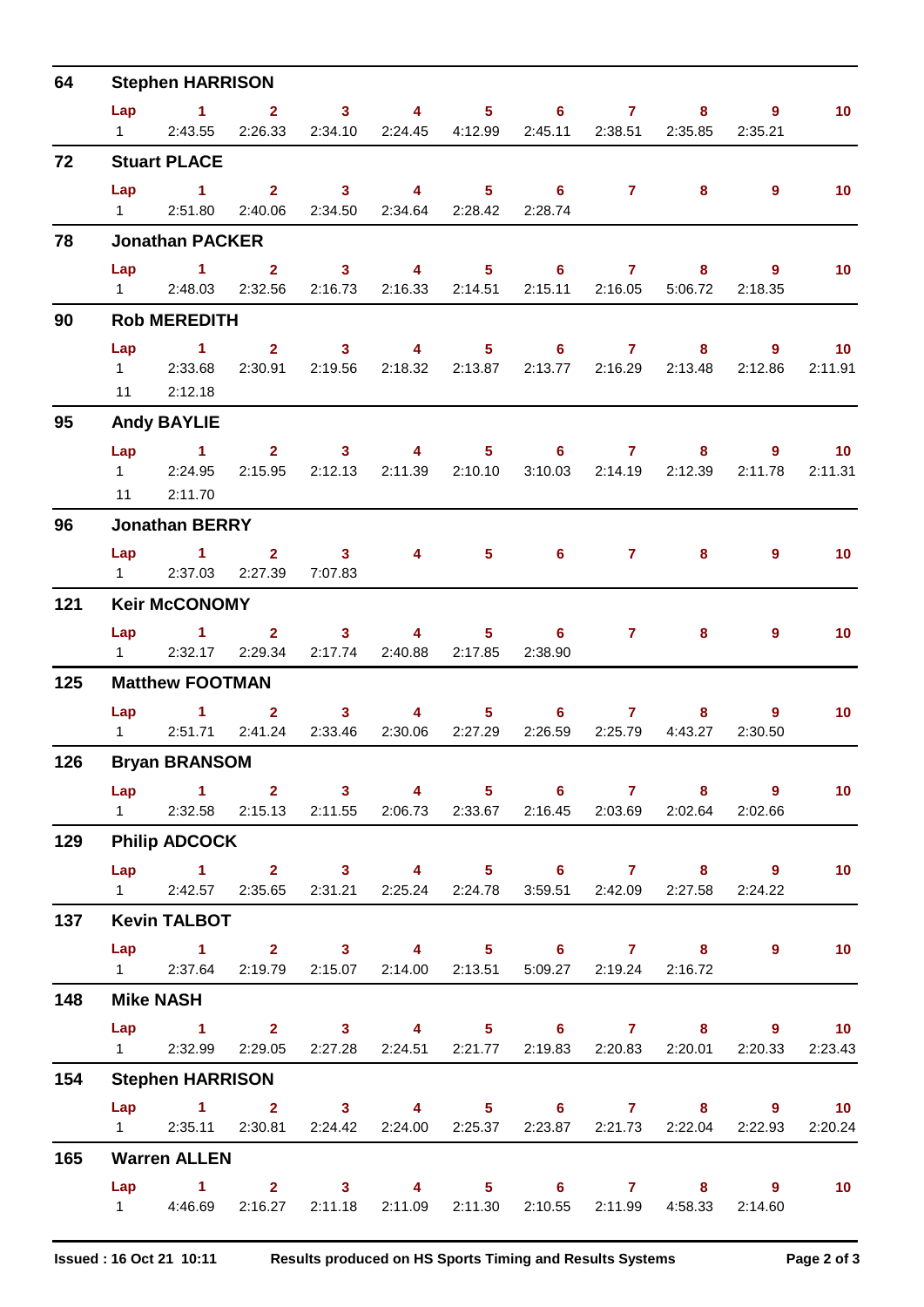| 178 | <b>Pete SEELY</b>       |                            |                |              |         |                 |         |         |         |         |                 |  |  |
|-----|-------------------------|----------------------------|----------------|--------------|---------|-----------------|---------|---------|---------|---------|-----------------|--|--|
|     | Lap                     | 1                          | $\overline{2}$ | $\mathbf{3}$ | 4       | 5               | 6       | 7       | 8       | 9       | 10 <sup>°</sup> |  |  |
|     | $\mathbf{1}$            | 2:35.61                    | 2:29.47        | 2:20.46      | 2:21.57 | 2:19.44         | 2:20.02 | 2:18.07 | 2:19.65 | 2:19.24 | 2:19.78         |  |  |
|     | 11                      | 2:26.12                    |                |              |         |                 |         |         |         |         |                 |  |  |
| 180 |                         | <b>Carl CHAMBERS</b>       |                |              |         |                 |         |         |         |         |                 |  |  |
|     | Lap                     | 1                          | $\overline{2}$ | 3            | 4       | 5               | 6       | 7       | 8       | 9       | 10              |  |  |
|     | $\mathbf{1}$            | 2:51.49                    | 2:27.22        | 2:20.20      | 2:18.91 | 2:17.68         | 2:21.49 | 2:17.08 | 2:18.04 | 2:17.26 | 2:16.71         |  |  |
| 199 |                         | <b>Patrick SCHARFEGGER</b> |                |              |         |                 |         |         |         |         |                 |  |  |
|     | Lap                     | 1                          | $\mathbf{2}$   | 3            | 4       | 5               | 6       | 7       | 8       | 9       | 10              |  |  |
|     | $\mathbf{1}$            | 2:40.17                    | 2:37.52        | 2:35.62      | 2:31.33 | 2:29.21         | 2:28.13 | 3:52.31 | 2:44.59 | 2:35.88 |                 |  |  |
| 666 | <b>Samantha BOWLER</b>  |                            |                |              |         |                 |         |         |         |         |                 |  |  |
|     | Lap                     | 1                          | $\overline{2}$ | 3            | 4       | $5\phantom{.0}$ | 6       | 7       | 8       | 9       | 10              |  |  |
|     | $\mathbf{1}$            | 2:53.69                    | 2:20.56        | 2:19.07      | 2:16.52 | 2:13.50         | 2:13.25 | 2:15.00 | 2:13.65 | 2:13.34 | 2:13.91         |  |  |
|     | 11                      | 2:13.10                    |                |              |         |                 |         |         |         |         |                 |  |  |
| 999 | <b>Robert QUANTRELL</b> |                            |                |              |         |                 |         |         |         |         |                 |  |  |
|     | Lap                     | 1.                         | $\mathbf{2}$   | 3            | 4       | 5               | 6       | 7       | 8       | 9       | 10              |  |  |
|     | $\mathbf{1}$            | 2:36.90                    | 2:35.62        | 2:20.82      | 2:20.34 | 4:34.18         | 2:24.18 | 2:19.71 | 2:17.39 | 2:16.54 |                 |  |  |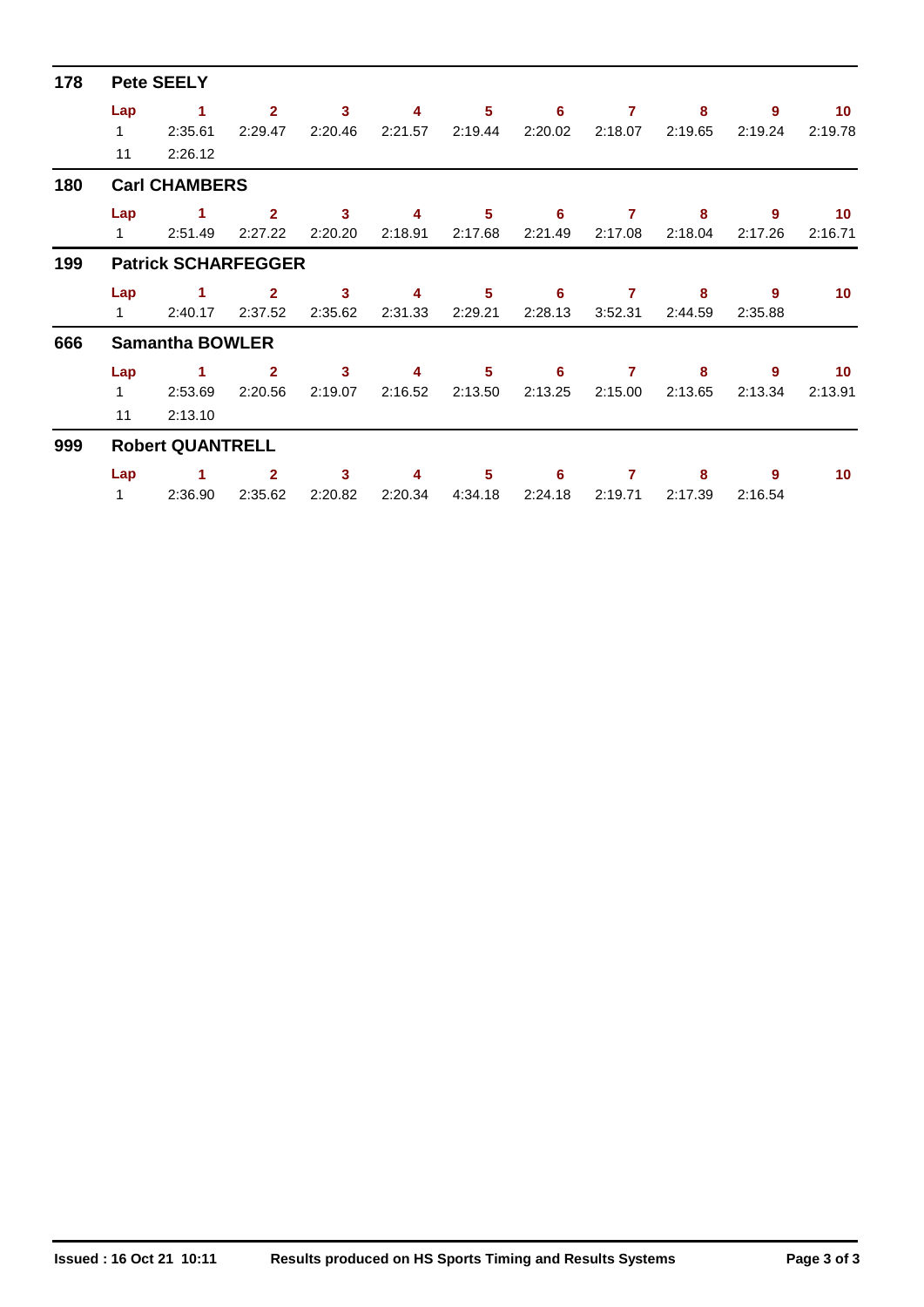## **Tegiwa Roadsports Series Race 3**

| 02:28.420<br>02:33.830<br>43<br>72<br><b>ROW 15</b><br>Mike OLDKNOW<br><b>Stuart PLACE</b><br>02:27.390<br>02:28.130<br>96<br>199<br><b>ROW 14</b><br>Jonathan BERRY<br>02:27.030<br>02:25.790<br>22<br>125<br><b>ROW 13</b><br>Chris FANTANA<br>Matthew FOOTMAN<br>02:24.220<br>02:24.450<br>129<br>64<br><b>ROW 12</b><br>Philip ADCOCK<br>Stephen HARRISON<br>02:19.830<br>02:20.240<br>154<br>148<br><b>ROW 11</b><br>Stephen HARRISON<br>Mike NASH<br>02:18.640<br>02:19.590<br>28<br>21<br><b>ROW 10</b><br>Josh JOHNSON<br>Andrew STEWART<br>02:17.740<br>02:18.070<br>121<br>178<br>ROW 9<br>Pete SEELY<br>Keir McCONOMY<br>02:16.710<br>02:17.530<br>180<br>23<br>ROW <sub>8</sub><br>Carl CHAMBERS<br><b>Ben MACAULEY</b><br>02:15.680<br>02:16.540<br>7<br>999<br>ROW 7<br>Robert QUANTRELL<br>Mathew MANDIPIRA<br>02:13.720<br>02:14.510<br>78<br>20<br>ROW <sub>6</sub><br>Nick GOUGH<br>Jonathan PACKER<br>02:13.100<br>02:13.510<br>137<br>666<br>ROW 5<br>Kevin TALBOT<br>Samantha BOWLER<br>02:11.910<br>02:12.670<br>46<br>90<br>ROW 4<br>Rob MEREDITH<br>Alex BALL<br>02:10.550<br>02:10.920<br>12<br>165<br>ROW <sub>3</sub><br>Liam CRILLY<br>Warren ALLEN<br>02:10.100<br>02:10.220 | <b>ROW 16</b> | 40 | 02:38.790<br>Ross DUNSTAN |    |                      |
|-----------------------------------------------------------------------------------------------------------------------------------------------------------------------------------------------------------------------------------------------------------------------------------------------------------------------------------------------------------------------------------------------------------------------------------------------------------------------------------------------------------------------------------------------------------------------------------------------------------------------------------------------------------------------------------------------------------------------------------------------------------------------------------------------------------------------------------------------------------------------------------------------------------------------------------------------------------------------------------------------------------------------------------------------------------------------------------------------------------------------------------------------------------------------------------------------------------|---------------|----|---------------------------|----|----------------------|
|                                                                                                                                                                                                                                                                                                                                                                                                                                                                                                                                                                                                                                                                                                                                                                                                                                                                                                                                                                                                                                                                                                                                                                                                           |               |    |                           |    |                      |
|                                                                                                                                                                                                                                                                                                                                                                                                                                                                                                                                                                                                                                                                                                                                                                                                                                                                                                                                                                                                                                                                                                                                                                                                           |               |    |                           |    | Patrick SCHARFEGGER  |
|                                                                                                                                                                                                                                                                                                                                                                                                                                                                                                                                                                                                                                                                                                                                                                                                                                                                                                                                                                                                                                                                                                                                                                                                           |               |    |                           |    |                      |
|                                                                                                                                                                                                                                                                                                                                                                                                                                                                                                                                                                                                                                                                                                                                                                                                                                                                                                                                                                                                                                                                                                                                                                                                           |               |    |                           |    |                      |
|                                                                                                                                                                                                                                                                                                                                                                                                                                                                                                                                                                                                                                                                                                                                                                                                                                                                                                                                                                                                                                                                                                                                                                                                           |               |    |                           |    |                      |
|                                                                                                                                                                                                                                                                                                                                                                                                                                                                                                                                                                                                                                                                                                                                                                                                                                                                                                                                                                                                                                                                                                                                                                                                           |               |    |                           |    |                      |
|                                                                                                                                                                                                                                                                                                                                                                                                                                                                                                                                                                                                                                                                                                                                                                                                                                                                                                                                                                                                                                                                                                                                                                                                           |               |    |                           |    |                      |
|                                                                                                                                                                                                                                                                                                                                                                                                                                                                                                                                                                                                                                                                                                                                                                                                                                                                                                                                                                                                                                                                                                                                                                                                           |               |    |                           |    |                      |
|                                                                                                                                                                                                                                                                                                                                                                                                                                                                                                                                                                                                                                                                                                                                                                                                                                                                                                                                                                                                                                                                                                                                                                                                           |               |    |                           |    |                      |
|                                                                                                                                                                                                                                                                                                                                                                                                                                                                                                                                                                                                                                                                                                                                                                                                                                                                                                                                                                                                                                                                                                                                                                                                           |               |    |                           |    |                      |
|                                                                                                                                                                                                                                                                                                                                                                                                                                                                                                                                                                                                                                                                                                                                                                                                                                                                                                                                                                                                                                                                                                                                                                                                           |               |    |                           |    |                      |
|                                                                                                                                                                                                                                                                                                                                                                                                                                                                                                                                                                                                                                                                                                                                                                                                                                                                                                                                                                                                                                                                                                                                                                                                           |               |    |                           |    |                      |
|                                                                                                                                                                                                                                                                                                                                                                                                                                                                                                                                                                                                                                                                                                                                                                                                                                                                                                                                                                                                                                                                                                                                                                                                           |               |    |                           |    |                      |
|                                                                                                                                                                                                                                                                                                                                                                                                                                                                                                                                                                                                                                                                                                                                                                                                                                                                                                                                                                                                                                                                                                                                                                                                           | ROW 2         | 95 | Andy BAYLIE               | 53 | Jonathan WESTON-TAYL |
| 02:02.640<br>02:04.120<br>126<br>ROW 1<br>6<br>Bryan BRANSOM<br>Paul COOK                                                                                                                                                                                                                                                                                                                                                                                                                                                                                                                                                                                                                                                                                                                                                                                                                                                                                                                                                                                                                                                                                                                                 |               |    |                           |    |                      |
| <b>POLE</b><br>man mana                                                                                                                                                                                                                                                                                                                                                                                                                                                                                                                                                                                                                                                                                                                                                                                                                                                                                                                                                                                                                                                                                                                                                                                   |               |    |                           |    |                      |

| 43  | 02:33.830                               |
|-----|-----------------------------------------|
|     | Mike OLDKNOW                            |
| 199 | 02:28.130<br><b>Patrick SCHARFEGGER</b> |
| 22  | 02:27.030<br>Chris FANTANA              |
| 64  | 02:24.450<br>Stephen HARRISON           |
| 154 | 02:20.240<br>Stephen HARRISON           |
| 28  | 02:19.590<br><b>Andrew STEWART</b>      |
| 178 | 02:18.070<br>Pete SEELY                 |
| 23  | 02:17.530<br><b>Ben MACAULEY</b>        |
| 999 | 02:16.540<br>Robert QUANTRELL           |
| 78  | 02:14.510<br>Jonathan PACKER            |
| 137 | 02:13.510<br>Kevin TALBOT               |
| 46  | 02:12.670<br>Alex BALL                  |
| 12  | 02:10.920<br>Liam CRILLY                |
| 53  | 02:10.220<br>Jonathan WESTON-TAYL       |
| 6   | 02:04.120<br>Paul COOK                  |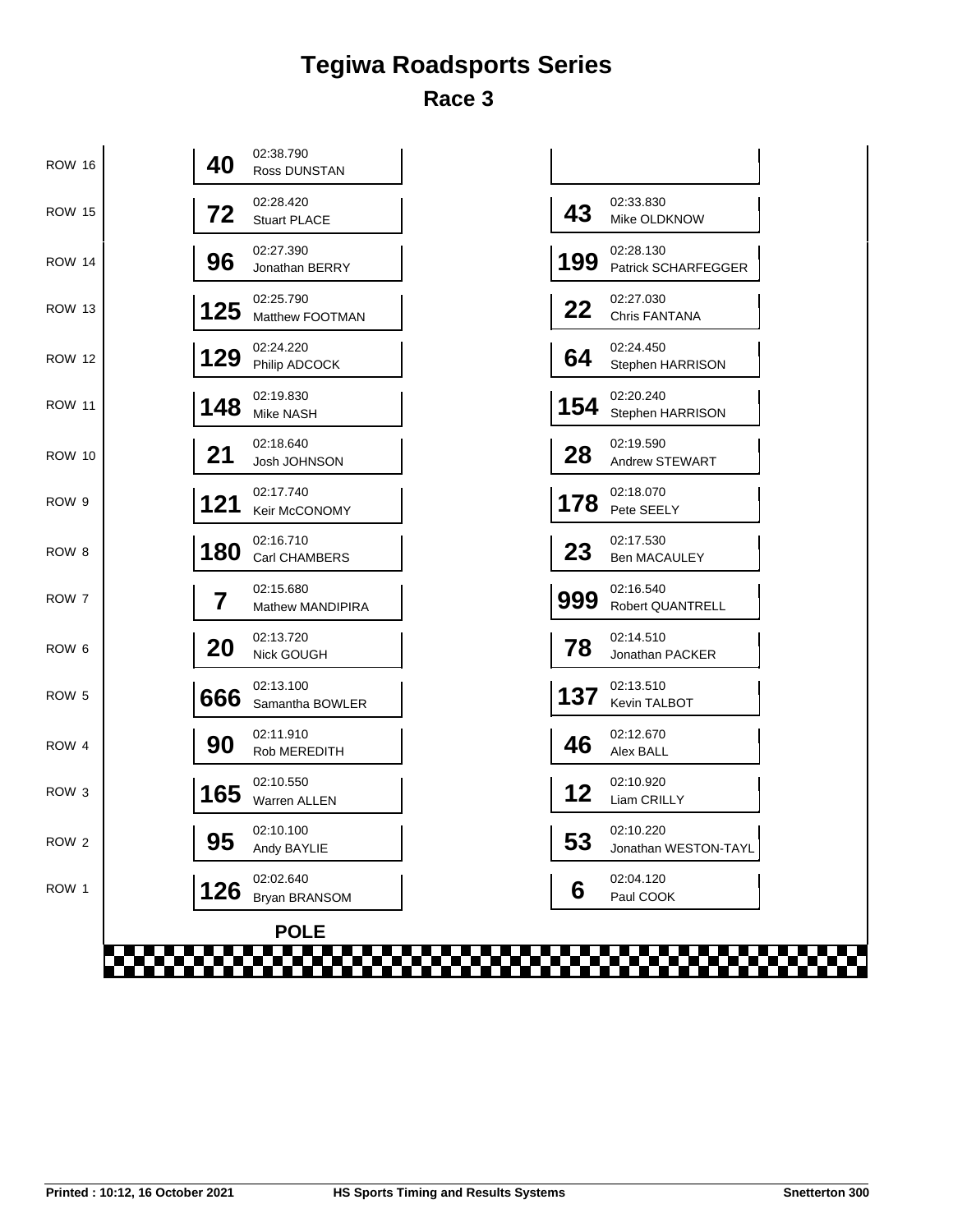



## **Provisional Results - Race 3**

**Tegiwa Roadsports Series**

| <b>PI</b> | No Cl                   |            | Name                                                 | Car                            | Laps | Time                                              |            |       | Behind MPH Best Lap on MPH |                |           |
|-----------|-------------------------|------------|------------------------------------------------------|--------------------------------|------|---------------------------------------------------|------------|-------|----------------------------|----------------|-----------|
| 1         | 6                       | Α          | Paul COOK                                            | <b>BMW E46 M3</b>              | 20   | 44:13.68                                          |            | 80.56 | 2:04.94                    | 7              | 85.55     |
| 2         | 11                      | Inv        | <b>David KEMPTON</b>                                 | <b>BMW E36 M3</b>              | 20   | 46:03.13                                          | 1:49.45    | 77.36 | 2:06.21                    | 8              | 84.69     |
| 3         | 48                      | A          | <b>Mark JONES/Tony RODGERS</b>                       | Seat Supercopa                 | 20   | 46:04.39                                          | 1:50.71    | 77.33 | 2:07.48                    | 5              | 83.84     |
| 4         | 53                      | Α          | Jonathan WESTON-TAYLOR/Andrew<br><b>HILEY</b>        | <b>Lotus Elise S2</b>          | 20   | 46:05.86                                          | 1:52.18    | 77.29 | 2:10.45                    | 13             | 81.93     |
| 5         | 12                      | в          | <b>Liam CRILLY</b>                                   | <b>BMW Z4 Coupe</b>            | 20   | 46:11.11                                          | 1:57.43    | 77.14 | 2:10.86                    | 8              | 81.68     |
| 6         | 95                      | в          | <b>Andy BAYLIE</b>                                   | <b>Honda Civic Type R</b>      | 19   | 44:15.49                                          | 1 Lap      | 76.48 | 2:12.52                    | 12             | 80.65     |
| 7         | 46                      | в          | Alex BALL                                            | <b>Lotus Elise</b>             | 19   | 44:17.74                                          | 1 Lap      | 76.41 | 2:12.21                    | 9              | 80.84     |
| 8         | 90                      | A          | <b>Rob MEREDITH</b>                                  | <b>Lotus Elise S2</b>          | 19   | 44:18.60                                          | 1 Lap      | 76.39 | 2:11.94                    | 14             | 81.01     |
| 9         | 666                     | в          | Samantha BOWLER                                      | <b>Mini Cooper S</b>           | 19   | 44:20.17                                          | 1 Lap      | 76.34 | 2:13.02                    | $\overline{7}$ | 80.35     |
| 10        | 20                      | в          | <b>Nick GOUGH</b>                                    | Audi TT                        | 19   | 44:57.16                                          | 1 Lap      | 75.29 | 2:13.81                    | 15             | 79.88     |
| 11        | 180                     | в          | <b>Carl CHAMBERS</b>                                 | Peugeot 306 GTi                | 19   | 46:11.71                                          | 1 Lap      | 73.27 | 2:15.69                    | 7              | 78.77     |
| 12        | 23                      | C          | <b>Ben MACAULEY</b>                                  | <b>Lotus Elise S2</b>          | 19   | 46:11.97                                          | 1 Lap      | 73.26 | 2:16.28                    | 8              | 78.43     |
| 13        | 178                     | C          | <b>Pete SEELY</b>                                    | <b>Toyota MR2</b>              | 19   | 46:13.14                                          | 1 Lap      | 73.23 | 2:18.50                    | $\overline{7}$ | 77.17     |
| 14        | 154                     | c          | Stephen HARRISON                                     | Honda S2000                    | 19   | 46:15.07                                          | 1 Lap      | 73.18 | 2:18.73                    | 6              | 77.04     |
| 15        | 28                      | в          | <b>Andrew STEWART</b>                                | Honda Civic Type-R FN2         | 18   | 44:44.85                                          | 2 Laps     | 71.66 | 2:20.69                    | 17             | 75.97     |
| 16        | 137                     | в          | <b>Kevin TALBOT</b>                                  | Honda Integra                  | 18   | 44:48.94                                          | 2 Laps     | 71.55 | 2:12.61                    | 6              | 80.60     |
| 17        | 148                     | C          | <b>Mike NASH</b>                                     | <b>BMW E40 330</b>             | 18   | 45:07.60                                          | 2 Laps     | 71.06 | 2:19.31                    | 3              | 76.72     |
| 18        | 125                     | D          | <b>Matthew FOOTMAN</b>                               | <b>Ford Puma</b>               | 18   | 46:50.96                                          | 2 Laps     | 68.44 | 2:24.60                    | 6              | 73.92     |
| 19        | 22                      | D          | <b>Chris FANTANA</b>                                 | Mazda MX5 MK1                  | 18   | 46:51.20                                          | 2 Laps     | 68.44 | 2:27.15                    | 13             | 72.64     |
| 20        | 64                      | C          | Stephen HARRISON/Steven Watson                       | <b>Renault Clio</b>            | 18   | 46:52.15                                          | 2 Laps     | 68.41 | 2:21.06                    | $\overline{7}$ | 75.77     |
| 21        | 199                     | D          | <b>Patrick SCHARFEGGER/Stephen</b><br><b>BESWICK</b> | <b>BMW 116i</b>                | 17   | 44:53.58                                          | 3 Laps     | 67.46 | 2:28.89                    | 12             | 71.79     |
| 22        | 43                      | D          | Mike OLDKNOW/Jonny WEBSTER                           | <b>BMW 116</b>                 | 17   | 45:35.73                                          | 3 Laps     | 66.42 | 2:30.91                    | 5              | 70.83     |
| 23        | 40                      | D          | <b>Ross DUNSTAN</b>                                  | <b>BMW 116i</b>                | 17   | 46:10.88                                          | 3 Laps     | 65.58 | 2:34.19                    | 13             | 69.32     |
|           | Not-Classified          |            |                                                      |                                |      |                                                   |            |       |                            |                |           |
|           | 165                     |            | <b>Warren ALLEN</b>                                  |                                |      |                                                   |            |       |                            |                |           |
|           |                         | A          |                                                      | <b>Porsche Cayman</b>          | 19   | 43:49.27                                          | <b>DNF</b> |       | 77.24 2:10.11              | 9              | 82.15     |
|           | 126                     | A          | <b>Bryan BRANSOM/Jasper</b><br>SAPRA                 | <b>BMW E36 M3 / BMW E46 M3</b> | 18   | 40:12.59                                          | <b>DNF</b> |       | 79.74 2:04.07              | 15             | 86.15     |
|           | 7                       | С          | <b>Mathew MANDIPIRA</b>                              | <b>Renault Clio 197</b>        | 16   | 39:05.93                                          | <b>DNF</b> |       | 72.90 2:16.07              | 7              | 78.55     |
|           | 999                     | С          | <b>Robert QUANTRELL/John</b><br><b>MARLOW</b>        | <b>Renault Clio 182</b>        | 13   | 32:01.37                                          | <b>DNF</b> |       | 72.32 2:15.60              | 8              | 78.82     |
|           | 129                     | D          | <b>Philip ADCOCK/Matthew</b><br><b>ADCOCK</b>        | <b>BMW Compact</b>             | 13   | 33:37.47                                          | <b>DNF</b> |       | 68.87 2:23.94              | 9              | 74.26     |
|           | 96                      | в          | <b>Jonathan BERRY</b>                                | Audi A3                        | 3    | 24:00.98                                          | <b>DNF</b> |       | 22.25 2:31.52              | 1              | 70.54     |
|           | 78                      | C          | <b>Jonathan PACKER</b>                               | <b>Honda Civic Type R</b>      | 1    | 2:24.62                                           | <b>DNF</b> |       | 73.91 2:22.68              | 1              | 74.91     |
|           |                         |            |                                                      |                                |      |                                                   |            |       |                            |                |           |
|           | <b>Exclusions</b><br>72 | <b>Inv</b> | <b>Stuart PLACE/Stewart</b>                          | <b>Ford Escort Mk1</b>         |      | Disqualified from the meeting - abusive behaviour |            |       |                            |                |           |
|           |                         |            | <b>PLACE</b>                                         |                                |      |                                                   |            |       |                            |                |           |
|           | <b>Non-Starters</b>     |            |                                                      |                                |      |                                                   |            |       |                            |                |           |
|           | 121                     | В          | <b>Keir McCONOMY</b>                                 | <b>Mini Cooper S</b>           |      |                                                   |            |       |                            |                |           |
|           | 21                      | в          | <b>Josh JOHNSON</b>                                  | <b>VW Golf GTI MK5</b>         |      |                                                   |            |       |                            |                |           |
|           | <b>Fastest Lap</b>      |            |                                                      |                                |      |                                                   |            |       |                            |                |           |
|           | 126                     | Α          | <b>Bryan BRANSOM/Jasper</b><br>SAPRA                 | <b>BMW E36 M3 / BMW E46 M3</b> |      |                                                   |            |       | 2:04.07                    | 15             | 86.15 Red |
|           |                         |            |                                                      |                                |      |                                                   |            |       |                            |                |           |
|           | 11                      | Inv        | <b>David KEMPTON</b>                                 | <b>BMW E36 M3</b>              |      |                                                   |            |       | 2:06.21                    | 8              | 84.69     |
|           | 12                      | в          | <b>Liam CRILLY</b>                                   | <b>BMW Z4 Coupe</b>            |      |                                                   |            |       | 2:10.86                    | 8              | 81.68 Red |
|           | 129                     | D          | <b>Philip ADCOCK/Matthew</b><br><b>ADCOCK</b>        | <b>BMW Compact</b>             |      |                                                   |            |       | 2:23.94                    | 9              | 74.26     |

No 28 & 137: 5s penalty - track limits

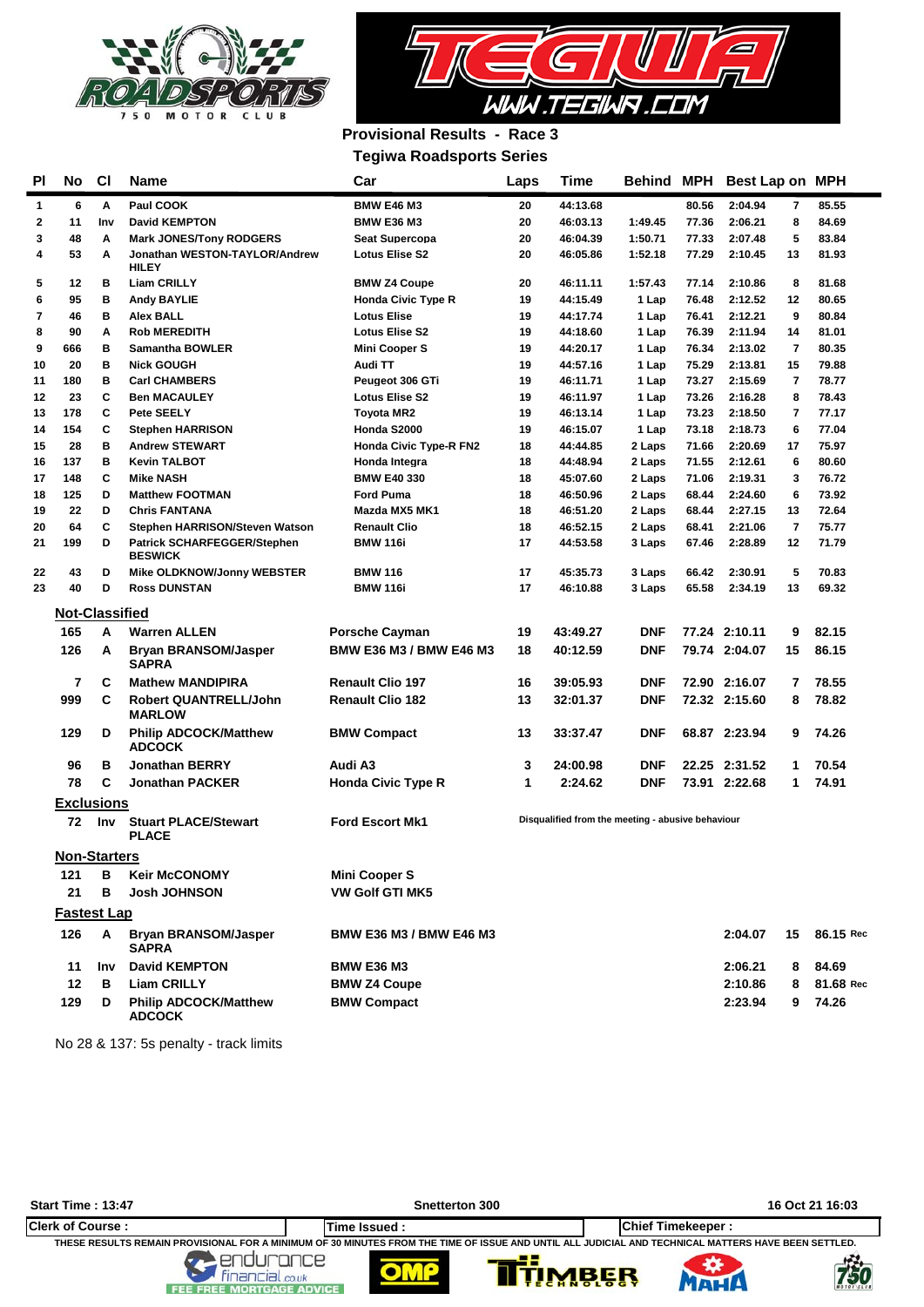# Lap Chart Tegiwa Roadsports Series - Race 3

|    | Lap 1       |    | Lap <sub>2</sub> |    | Lap <sub>3</sub> |         | Lap 4        |    | Lap <sub>5</sub> |    | Lap6            |    | Lap 7           |    | Lap <sub>8</sub> |    | Lap <sub>9</sub> |    | Lap <sub>10</sub> |
|----|-------------|----|------------------|----|------------------|---------|--------------|----|------------------|----|-----------------|----|-----------------|----|------------------|----|------------------|----|-------------------|
| No | Time        | No | Time             | No | Time             | No      | Time         | No | Time             | No | Time            | No | Time            | No | Time             | No | Time             | No | Time              |
|    | 62:11.18    |    | 64:17.85         | 6  | 6:24.26          | 6       | 8:29.58      |    | 6 10:34.85       |    | 6 12:40.19      |    | 6 14:45.13      |    | 6 16:51.10       | 6  | 18:56.81         |    | 6 21:02.68        |
|    | 126 2:14.28 |    | 126 4:21.95      |    | 126 6:29.29      |         | 126 8:36.08  |    | 126 10:42.60     |    | 126 12:49.19    |    | 125 14:45.63 *1 |    | 148 16:54.64 *1  |    | 28 19:06.48 *1   |    | 178 21:08.74 *1   |
|    | 53 2:16.05  |    | 53 4:29.30       | 53 | 6:40.80          | 11      | 8:51.94      |    | 11 10:59.39      |    | 43 12:58.38 *1  |    | 126 14:55.44    |    | 126 17:02.34     |    | 126 19:08.71     |    | 154 21:13.14 *1   |
|    | 12 2:16.59  |    | 165 4:30.09      |    | 165 6:42.29      | 48      | 8:52.96      |    | 48 11:00.44      |    | 199 12:59.95 *1 |    | 22 15:00.58 *1  |    | 129 17:08.40 *1  |    | 148 19:15.13 *1  |    | 126 21:15.61      |
|    | 165 2:18.28 |    | 12 4:30.85       |    | 11 6:43.01       | 53      | 8:53.22      |    | 53 11:06.04      |    | 11 13:06.29     |    | 11 15:13.52     |    | 125 17:10.38 *1  |    | 11 19:27.64      |    | 28 21:28.27 *1    |
|    | 95 2:20.09  |    | 95 4:34.76       |    | 12 6:43.43       |         | 165 8:55.41  |    | 165 11:07.03     |    | 48 13:08.03     |    | 48 15:15.68     |    | 11 17:19.73      |    | 48 19:32.58      |    | 148 21:36.29 *1   |
|    | 46 2:20.44  |    | 46 4:34.77       | 48 | 6:44.90          | $12 \,$ | 8:56.34      |    | 12 11:08.24      |    | 40 13:08.34 *1  |    | 165 15:28.97    |    | 48 17:23.21      |    | 129 19:33.38 *1  |    | 48 21:41.62       |
|    | 137 2:20.95 |    | 11 4:35.22       |    | 137 6:50.27      | 95      | 9:04.32      |    | 95 11:17.81      |    | 53 13:17.23     |    | 53 15:29.52     |    | 22 17:28.14 *1   |    | 125 19:36.05 *1  |    | 129 21:57.32 *1   |
|    | 666 2:21.51 |    | 137 4:35.46      | 95 | 6:50.92          | 137     | 9:04.70      |    | 137 11:18.16     |    | 165 13:17.64    |    | 43 15:30.32 *1  |    | 165 17:39.21     |    | 199 19:39.65 *2  |    | 125 22:00.73 *1   |
|    | 90 2:22.96  |    | 48 4:36.72       |    | 46 6:51.40       | 46      | 9:05.28      |    | 46 11:18.81      |    | 12 13:19.50     |    | 12 15:30.82     |    | 53 17:40.11      |    | 165 19:49.32     |    | 165 22:00.78      |
|    | 7 2:24.06   |    | 666 4:37.40      |    | 666 6:52.24      |         | 666 9:07.16  |    | 666 11:21.14     |    | 95 13:30.62     |    | 199 15:35.79 *1 |    | 12 17:41.68      |    | 53 19:50.91      |    | 53 22:01.60       |
|    | 11 2:24.06  |    | 90 4:39.94       |    | 90 6:55.99       | 90      | 9:10.73      |    | 90 11:25.55      |    | 137 13:30.77    |    | 40 15:44.07 *1  |    | 46 17:59.24      |    | 12 19:52.82      |    | 12 22:04.00       |
|    | 20 2:24.10  |    | 7 4:42.66        |    | 7:00.39          | 7       | 9:16.57      |    | 20 11:33.24      |    | 46 13:31.94     |    | 137 15:44.47    |    | 95 18:00.25      |    | 22 19:56.24 *1   |    | 199 22:14.58 *2   |
|    | 78 2:24.62  |    | 20 4:46.92       | 20 | 7:02.90          | 20      | 9:17.95      |    | 7 11:33.43       |    | 666 13:35.06    |    | 46 15:44.87     |    | 137 18:00.39     |    | 180 19:57.11 *1  |    | 180 22:17.01 *1   |
|    | 180 2:27.09 |    | 180 4:47.29      |    | 180 7:05.38      |         | 180 9:21.91  |    | 180 11:38.32     |    | 90 13:39.74     |    | 95 15:45.57     |    | 43 18:01.59 *1   |    | 46 20:11.45      |    | 22 22:24.54 *1    |
|    | 48 2:27.37  |    | 999 4:47.78      |    | 999 7:05.97      |         | 999 9:22.42  |    | 999 11:39.03     |    | 20 13:48.18     |    | 666 15:48.08    |    | 666 18:01.73     |    | 95 20:13.61      |    | 46 22:24.70       |
|    | 999 2:28.44 |    | 23 4:48.98       | 23 | 7:06.84          | 23      | 9:24.21      |    | 23 11:41.23      |    | 7 13:50.44      |    | 90 15:53.35     |    | 90 18:07.63      |    | 137 20:13.97     |    | 95 22:26.43       |
|    | 23 2:29.50  |    | 178 4:52.45      |    | 178 7:13.24      |         | 178 9:33.32  |    | 178 11:53.39     |    | 180 13:54.50    |    | 20 16:04.38     |    | 20 18:18.83      |    | 666 20:15.62     |    | 137 22:27.36      |
|    | 178 2:30.47 |    | 148 4:54.25      |    | 148 7:13.56      |         | 154 9:37.30  |    | 154 11:56.32     |    | 999 13:55.39    |    | 7 16:06.51      |    | 40 18:19.96 *1   |    | 90 20:21.50      |    | 666 22:29.05      |
|    | 148 2:31.59 |    | 28 4:56.64       |    | 154 7:17.95      | 28      | 9:40.29      |    | 28 12:01.77      |    | 23 13:57.74     |    | 180 16:10.19    |    | 7 18:24.47       |    | 20 20:33.59      |    | 90 22:34.71       |
|    | 28 2:32.40  |    | 154 4:56.88      |    | 28 7:19.18       | 64      | 9:44.47      |    | 64 12:06.19      |    | 178 14:12.40    |    | 999 16:11.80    |    | 999 18:27.40     |    | 43 20:33.98 *1   |    | 20 22:47.66       |
|    | 154 2:33.69 |    | 64 4:58.09       |    | 64 7:22.01       |         | 148 9:45.78  |    | 148 12:11.82     |    | 154 14:15.05    |    | 23 16:14.24     |    | 23 18:30.52      |    | 64 20:37.88 *1   |    | 11 23:01.61       |
|    | 64 2:34.66  |    | 129 5:03.16      |    | 129 7:28.49      |         | 129 9:53.29  |    | 129 12:18.07     |    | 28 14:23.35     |    | 178 16:30.90    |    | 178 18:49.88     | 7  | 20:41.99         |    | 7 23:02.57        |
|    | 129 2:36.15 |    | 125 5:04.37      |    | 125 7:30.28      |         | 125 9:55.77  |    | 125 12:21.03     |    | 64 14:27.85     |    | 154 16:33.90    |    | 154 18:53.06     |    | 999 20:43.36     |    | 23 23:04.74       |
|    | 96 2:36.64  |    | 22 5:07.17       |    | 22 7:35.20       |         | 22 10:03.40  |    | 22 12:31.40      |    | 148 14:32.98    |    | 28 16:44.25     |    |                  |    | 23 20:47.39      |    |                   |
|    | 125 2:38.36 |    | 96 5:09.83       |    | 199 7:54.29      |         | 199 10:27.11 |    |                  |    | 129 14:43.32    |    | 64 16:48.91     |    |                  |    | 40 20:54.46 *1   |    |                   |
|    | 22 2:38.49  |    | 199 5:18.97      |    | 43 7:54.70       |         | 43 10:27.47  |    |                  |    |                 |    |                 |    |                  |    |                  |    |                   |
|    | 199 2:44.63 |    | 43 5:19.32       |    | 40 7:58.70       |         | 40 10:33.47  |    |                  |    |                 |    |                 |    |                  |    |                  |    |                   |
|    | 43 2:45.77  |    | 40 5:23.39       |    |                  |         |              |    |                  |    |                 |    |                 |    |                  |    |                  |    |                   |

**43**

**40** 2:47.88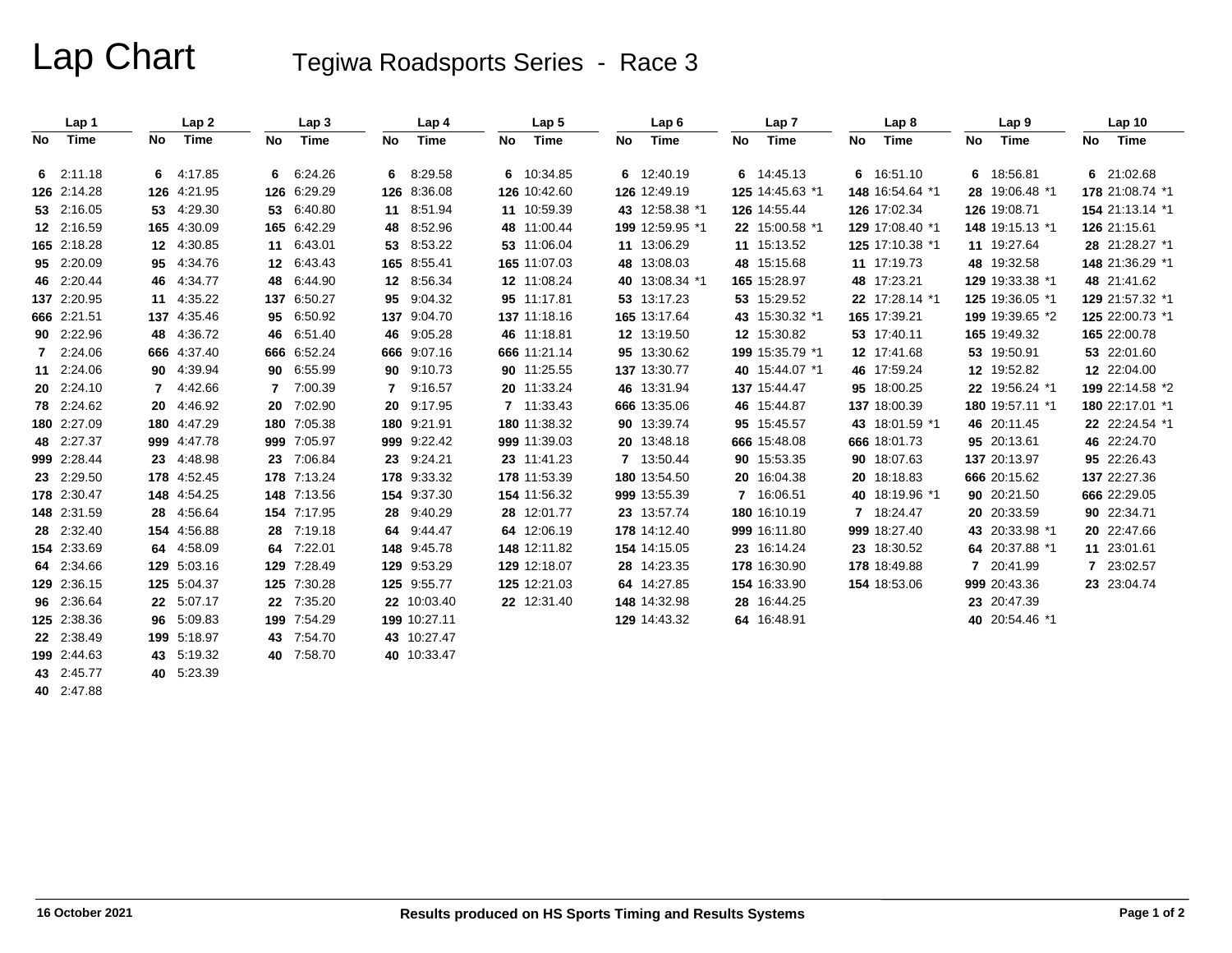# Lap Chart Tegiwa Roadsports Series - Race 3

| Lap 11          | Lap 12          | Lap <sub>13</sub> | Lap 14          | Lap 15          | Lap 16          | Lap 17          | Lap <sub>18</sub> | Lap 19          | Lap 20          |
|-----------------|-----------------|-------------------|-----------------|-----------------|-----------------|-----------------|-------------------|-----------------|-----------------|
| No Time         | No Time         | No Time           | No Time         | No Time         | No Time         | No Time         | No Time           | No Time         | No Time         |
|                 |                 |                   |                 |                 |                 |                 |                   |                 |                 |
| 6 23:08.45      | 6 25:14.35      | 48 28:07.36       | 6 30:56.45      | 6 33:03.20      | 6 35:09.22      | 6 37:25.50      | 6 39:50.15        | 6 41:56.48      | 6 44:13.68      |
| 64 23:16.90 *2  | 23 25:22.78 *1  | 46 28:17.41 *1    | 20 31:00.35 *1  | 20 33:15.41 *1  | 43 35:11.40 *3  | 90 37:26.01 *1  | 199 39:50.74 *3   | 95 42:01.13 *1  | 95 44:15.49 *1  |
| 40 23:29.98 *2  | 165 25:40.03 *1 | 666 28:18.27 *1   | 129 31:10.33 *2 | 64 33:17.65 *2  | 137 35:13.11 *1 | 43 37:51.06 *3  | 666 39:50.96 *1   | 46 42:02.47 *1  | 46 44:17.74 *1  |
| 48 23:50.45     | 53 25:42.64 *1  | 64 28:19.47 *2    | 126 31:14.29    | 125 33:18.35 *2 | 126 35:22.88    | 137 37:55.21 *1 | 28 39:51.21 *2    | 90 42:04.64 *1  | 90 44:18.60 *1  |
| 28 23:52.30 *1  | 64 25:49.10 *2  | 125 28:19.89 *2   | 180 31:21.64 *1 | 126 33:18.36    | 20 35:29.22 *1  | 126 37:55.83    | 90 39:51.29 *1    | 666 42:05.46 *1 | 666 44:20.17 *1 |
| 148 23:57.57 *1 | 125 25:50.40 *2 | 137 28:25.79 *1   | 22 31:22.14 *2  | 129 33:37.47 *2 | 40 35:30.51 *3  | 20 37:56.63 *1  | 148 39:59.70 *2   | 28 42:11.90 *2  | 28 44:39.85 *2  |
| 96 24:00.98 *8  | 48 25:58.98     | 90 28:27.10 *1    | 23 31:24.61 *1  | 180 33:37.48 *1 | 64 35:44.62 *2  | 40 38:14.88 *3  | 126 40:12.59      | 199 42:21.89 *3 | 137 44:43.94 *2 |
| 12 24:15.91     | 137 26:07.80 *1 | 148 28:40.38 *1   | 7 31:28.01 *1   | 23 33:45.00 *1  | 125 35:45.24 *2 | 64 39:04.59 *2  | 137 40:17.57 *1   | 20 42:34.99 *1  | 199 44:53.58 *3 |
| 180 24:32.79 *1 | 129 26:12.86 *2 | 20 28:45.19 *1    | 11 31:40.33     | 7 33:47.30 *1   | 180 35:53.56 *1 | 125 39:04.92 *2 | 20 40:18.70 *1    | 148 42:43.27 *2 | 20 44:57.16 *1  |
| 46 24:37.37     | 28 26:15.33 *1  | 129 28:45.20 *2   | 48 31:45.73     | 22 33:49.29 *2  | 23 36:01.72 *1  | 180 39:05.03 *1 | 43 40:25.51 *3    | 43 43:00.19 *3  | 148 45:07.60 *2 |
| 95 24:40.29     | 148 26:17.25 *1 | 6 28:47.84        | 178 31:51.72 *1 | 11 33:50.37     | 11 36:03.08     | 23 39:05.40 *1  | 40 40:52.51 *3    | 40 43:31.30 *3  | 43 45:35.73 *3  |
| 666 24:43.18    | 20 26:27.16 *1  | 22 28:50.28 *2    | 999 32:01.37 *1 | 48 34:05.63     | 7 36:04.63 *1   | 11 39:05.59     | 11 41:20.36       | 11 43:38.34     | 11 46:03.13     |
| 199 24:44.37 *2 | 12 26:27.67     | 180 29:04.92 *1   | 154 32:04.09 *1 | 178 34:10.67 *1 | 22 36:18.51 *2  | 7 39:05.93 *1   | 180 41:22.84 *1   | 48 43:39.46     | 48 46:04.39     |
| 43 24:47.42 *2  | 7 26:48.10 *1   | 126 29:10.03      | 199 32:13.45 *2 | 154 34:22.93 *1 | 48 36:21.92     | 22 39:08.70 *2  | 48 41:23.16       | 53 43:41.62     | 53 46:05.86     |
| 90 24:47.60     | 180 26:49.19 *1 | 7 29:10.13 *1     | 53 32:18.39     | 165 34:32.49    | 178 36:32.44 *1 | 48 39:08.85     | 23 41:25.55 *1    | 180 43:48.45 *1 | 40 46:10.88 *3  |
| 126 24:50.78    | 95 26:52.81     | 11 29:31.94       | 165 32:18.76    | 53 34:33.16     | 154 36:48.98 *1 | 178 39:09.24 *1 | 53 41:26.68       | 12 43:48.81     | 12 46:11.11     |
| 178 24:52.65 *1 | 126 27:04.85    | 178 29:33.17 *1   | 12 32:28.56     | 12 34:40.69     | 165 36:49.80    | 165 39:12.87    | 165 41:27.31      | 165 43:49.27    | 180 46:11.71 *1 |
| 22 24:53.46 *1  | 178 27:14.42 *1 | 999 29:42.95 *1   | 148 32:30.68 *1 | 199 34:45.21 *2 | 53 36:52.31     | 154 39:13.21 *1 | 12 41:28.17       | 23 43:50.39 *1  | 23 46:11.97 *1  |
| 999 24:54.81 *1 | 199 27:14.46 *2 | 199 29:44.56 *2   | 43 32:36.07 *2  | 148 34:54.06 *1 | 12 36:54.44     | 53 39:13.69     | 178 41:31.67 *1   | 178 43:52.57 *1 | 178 46:13.14 *1 |
| 154 25:00.25 *1 | 999 27:21.67 *1 | 154 29:45.00 *1   | 28 32:36.81 *1  | 95 34:57.86     | 199 37:18.06 *2 | 12 39:14.54     | 154 41:34.37 *1   | 154 43:55.72 *1 | 154 46:15.07 *1 |
| 11 25:13.80     | 11 27:23.63     | 43 30:02.45 *2    | 95 32:45.16     | 28 34:58.53 *1  | 148 37:18.83 *1 | 95 39:47.93     | 64 41:38.35 *2    | 125 44:11.59 *2 | 125 46:50.96 *2 |
|                 | 154 27:25.78 *1 | 165 30:05.87      | 46 32:47.68     | 46 35:00.43     | 95 37:19.49     | 46 39:49.31     | 125 41:38.73 *2   | 22 44:12.04 *2  | 22 46:51.20 *2  |
|                 | 43 27:26.52 *2  | 53 30:06.28       | 666 32:51.16    | 666 35:06.13    | 46 37:20.38     |                 | 22 41:39.74 *2    | 64 44:12.72 *2  | 64 46:52.15 *2  |
|                 | 23 27:41.11     | 28 30:12.27 *1    | 90 32:54.67     | 90 35:07.27     | 28 37:24.39 *1  |                 |                   |                 |                 |
|                 | 40 27:43.08 *2  | 12 30:14.12       | 40 32:56.32 *2  |                 | 666 37:24.65    |                 |                   |                 |                 |
|                 | 165 27:54.70    | 40 30:21.78 *2    | 137 32:58.91    |                 |                 |                 |                   |                 |                 |
|                 | 53 27:55.83     | 95 30:28.94       |                 |                 |                 |                 |                   |                 |                 |
|                 |                 | 46 30:34.67       |                 |                 |                 |                 |                   |                 |                 |
|                 |                 | 666 30:37.40      |                 |                 |                 |                 |                   |                 |                 |
|                 |                 | 137 30:42.56      |                 |                 |                 |                 |                   |                 |                 |
|                 |                 | 90 30:42.73       |                 |                 |                 |                 |                   |                 |                 |
|                 |                 | 64 30:48.44 *1    |                 |                 |                 |                 |                   |                 |                 |
|                 |                 | 125 30:49.15 *1   |                 |                 |                 |                 |                   |                 |                 |
|                 |                 |                   |                 |                 |                 |                 |                   |                 |                 |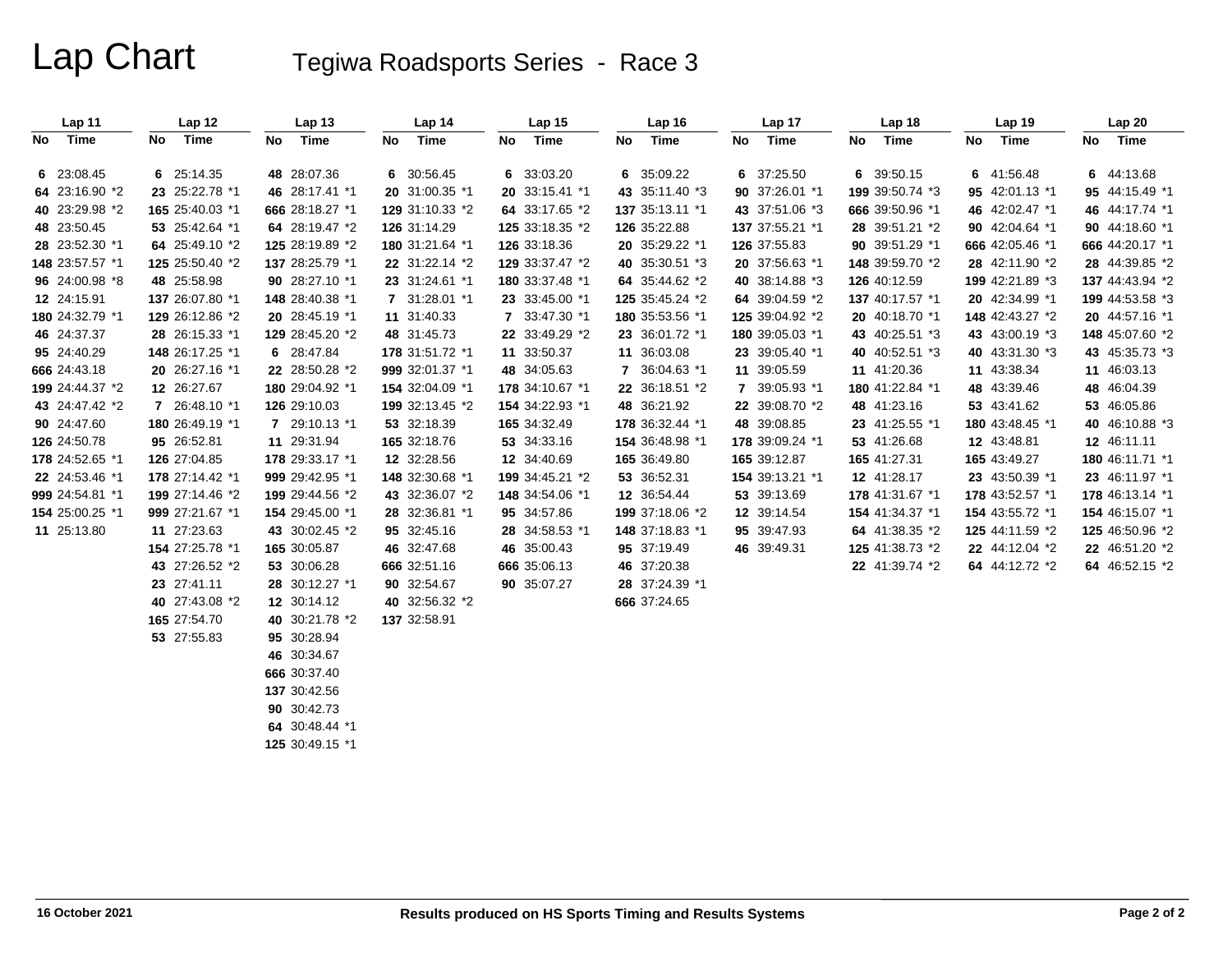## **Tegiwa Roadsports Series**

## **LAP TIMES - Race 3**

| 6              | <b>Paul COOK</b>                |                                                                                                                                 |                                      |                                               |                                               |                                       |                                                             |                                                                                                                                                                                                                                                                                                                                                          |                                         |                           |                                       |  |  |  |
|----------------|---------------------------------|---------------------------------------------------------------------------------------------------------------------------------|--------------------------------------|-----------------------------------------------|-----------------------------------------------|---------------------------------------|-------------------------------------------------------------|----------------------------------------------------------------------------------------------------------------------------------------------------------------------------------------------------------------------------------------------------------------------------------------------------------------------------------------------------------|-----------------------------------------|---------------------------|---------------------------------------|--|--|--|
|                | Lap<br>$1 \quad \Box$<br>$11 -$ | $\sim$ 1<br>2:10.52<br>2:05.77                                                                                                  | 2:06.67<br>2:05.90                   | $2 \t 3$<br>2:06.41<br>3:33.49                | $\overline{\mathbf{A}}$<br>2:05.32<br>2:08.61 | 2:05.27<br>2:06.75                    | $5 \t\t 6 \t\t 7$<br>2:05.34                                | 2:04.94<br>2:06.02 2:16.28                                                                                                                                                                                                                                                                                                                               | 8<br>2:05.97<br>2:24.65                 | - 9<br>2:05.71<br>2:06.33 | $\sim$ 10<br>2:05.87<br>2:17.20       |  |  |  |
| $\overline{7}$ |                                 | <b>Mathew MANDIPIRA</b>                                                                                                         |                                      |                                               |                                               |                                       |                                                             |                                                                                                                                                                                                                                                                                                                                                          |                                         |                           |                                       |  |  |  |
|                | Lap<br>11                       | $\sim$ 1<br>1 2:21.87<br>3:45.53                                                                                                | $\mathbf{2}$<br>2:18.60<br>2:22.03   | $\overline{\mathbf{3}}$<br>2:17.73<br>2:17.88 | $\overline{\mathbf{4}}$<br>2:16.18<br>2:19.29 | 5 <sub>1</sub><br>2:16.86<br>2:17.33  | $\overline{\phantom{a}}$ 6<br>2:17.01<br>3:01.30            | $\overline{7}$ and $\overline{7}$ and $\overline{7}$ and $\overline{7}$ and $\overline{7}$ and $\overline{7}$ and $\overline{7}$ and $\overline{7}$ and $\overline{7}$ and $\overline{7}$ and $\overline{7}$ and $\overline{7}$ and $\overline{7}$ and $\overline{7}$ and $\overline{7}$ and $\overline{7}$ and $\overline{7}$ and                       | 8<br>2:16.07 2:17.96                    | $\overline{9}$<br>2:17.52 | $\overline{\mathbf{10}}$<br>2:20.58   |  |  |  |
| 11             |                                 | <b>David KEMPTON</b>                                                                                                            |                                      |                                               |                                               |                                       |                                                             |                                                                                                                                                                                                                                                                                                                                                          |                                         |                           |                                       |  |  |  |
|                | Lap                             | $\sim$ 1 $\sim$ 1                                                                                                               | $\mathbf{2}$                         | $\overline{\mathbf{3}}$                       |                                               |                                       | 4 5 6 7                                                     |                                                                                                                                                                                                                                                                                                                                                          | 8                                       | - 9                       | $\overline{\mathbf{10}}$              |  |  |  |
|                | $1 \quad \Box$                  | 2:17.19<br>11 2:12.19                                                                                                           | 2:11.16<br>2:09.83                   | 2:07.79<br>2:08.31                            | 2:08.93<br>2:08.39                            | 2:07.45<br>2:10.04                    | 2:06.90<br>2:12.71                                          | 2:07.23<br>3:02.51                                                                                                                                                                                                                                                                                                                                       | 2:06.21<br>2:14.77                      | 2:07.91<br>2:17.98        | 3:33.97<br>2:24.79                    |  |  |  |
| 12             |                                 | <b>Liam CRILLY</b>                                                                                                              |                                      |                                               |                                               |                                       |                                                             |                                                                                                                                                                                                                                                                                                                                                          |                                         |                           |                                       |  |  |  |
|                | Lap<br>11                       | $\sim$ 1.<br>12:15.27<br>2:11.91                                                                                                | $\overline{2}$<br>2:14.26<br>2:11.76 | $\sim$ 3<br>2:12.58<br>3:46.45                | $\overline{\mathbf{4}}$<br>2:12.91<br>2:14.44 | $\sim$ 5 $\sim$<br>2:11.90<br>2:12.13 | $\overline{\phantom{0}}$ 6<br>2:11.26<br>2:13.75            | $\overline{7}$ and $\overline{7}$ and $\overline{7}$ and $\overline{7}$ and $\overline{7}$ and $\overline{7}$ and $\overline{7}$ and $\overline{7}$ and $\overline{7}$ and $\overline{7}$ and $\overline{7}$ and $\overline{7}$ and $\overline{7}$ and $\overline{7}$ and $\overline{7}$ and $\overline{7}$ and $\overline{7}$ and<br>2:11.32<br>2:20.10 | 8<br>2:10.86<br>2:13.63                 | - 9<br>2:11.14<br>2:20.64 | $\overline{10}$<br>2:11.18<br>2:22.30 |  |  |  |
| 20             |                                 | <b>Nick GOUGH</b>                                                                                                               |                                      |                                               |                                               |                                       |                                                             |                                                                                                                                                                                                                                                                                                                                                          |                                         |                           |                                       |  |  |  |
|                | 11                              | Lap 1<br>1 2:22.00<br>3:39.50                                                                                                   | 2:22.82<br>2:18.03                   | 2:15.98<br>2:15.16                            | 2:15.05<br>2:15.06                            | 2:15.29<br>2:13.81                    | $2 \qquad 3 \qquad 4 \qquad 5 \qquad 6 \qquad 7$<br>2:14.94 | 2:16.20<br>2:27.41 2:22.07                                                                                                                                                                                                                                                                                                                               | 8<br>2:14.45<br>2:16.29                 | - 9<br>2:14.76<br>2:22.17 | $\overline{10}$<br>2:14.07            |  |  |  |
| 22             |                                 | <b>Chris FANTANA</b>                                                                                                            |                                      |                                               |                                               |                                       |                                                             |                                                                                                                                                                                                                                                                                                                                                          |                                         |                           |                                       |  |  |  |
|                | Lap<br>11                       | $\sim$ $\sim$ 1.<br>1 2:33.57<br>3:56.82                                                                                        | $2^{\circ}$<br>2:28.68<br>2:31.86    | $\sim$ 3<br>2:28.03<br>2:27.15                | $\overline{\mathbf{4}}$<br>2:28.20<br>2:29.22 | $\sim$ $\sim$ 5<br>2:28.00<br>2:50.19 | $\overline{\phantom{a}}$ 6<br>2:29.18<br>2:31.04            | $\overline{7}$<br>2:27.56<br>2:32.30                                                                                                                                                                                                                                                                                                                     | 8 <sup>8</sup><br>2:28.10<br>2:39.16    | - 9<br>2:28.30            | $\overline{10}$<br>2:28.92            |  |  |  |
| 23             | <b>Ben MACAULEY</b>             |                                                                                                                                 |                                      |                                               |                                               |                                       |                                                             |                                                                                                                                                                                                                                                                                                                                                          |                                         |                           |                                       |  |  |  |
|                | $11 -$                          | $Lap$ 1<br>1 2:26.67<br>2:18.04                                                                                                 | $\mathbf{2}$<br>2:19.48<br>2:18.33   | 3 <sup>1</sup><br>2:17.86<br>3:43.50          | 4<br>2:17.37<br>2:20.39                       | 5 <sub>1</sub><br>2:17.02<br>2:16.72  | $\overline{\phantom{a}}$ 6<br>2:16.51                       | $\overline{7}$<br>2:16.50<br>3:03.68 2:20.15                                                                                                                                                                                                                                                                                                             | 8<br>2:16.28<br>2:24.84                 | 9<br>2:16.87<br>2:21.58   | $\overline{\mathbf{10}}$<br>2:17.35   |  |  |  |
| 28             |                                 | <b>Andrew STEWART</b>                                                                                                           |                                      |                                               |                                               |                                       |                                                             |                                                                                                                                                                                                                                                                                                                                                          |                                         |                           |                                       |  |  |  |
|                |                                 | Lap 1 2 3 4 5 6 7 8 9 10<br>1 2:28.81<br>11 2:23.03 3:56.94 2:24.54 2:21.72 2:25.86                                             | 2:24.24                              | 2:22.54                                       |                                               | 2:21.11 2:21.48                       |                                                             | 2:26.82 2:20.69                                                                                                                                                                                                                                                                                                                                          | 2:21.58 2:20.90 2:22.23<br>2:27.95      |                           | 2:21.79 2:24.03                       |  |  |  |
| 40             |                                 | <b>Ross DUNSTAN</b>                                                                                                             |                                      |                                               |                                               |                                       |                                                             |                                                                                                                                                                                                                                                                                                                                                          |                                         |                           |                                       |  |  |  |
|                | Lap                             | 1 2 3 4 5 6 7 8 9 10<br>1 2:40.31 2:35.51 2:35.31 2:34.77 2:34.87 2:35.73 2:35.89 2:34.50 2:35.52 4:13.10<br>11 2:38.70 2:34.54 |                                      | 2:34.19                                       | 2:44.37 2:37.63                               |                                       | 2:38.79                                                     | 2:39.58                                                                                                                                                                                                                                                                                                                                                  |                                         |                           |                                       |  |  |  |
| 43             |                                 | <b>Mike OLDKNOW</b>                                                                                                             |                                      |                                               |                                               |                                       |                                                             |                                                                                                                                                                                                                                                                                                                                                          |                                         |                           |                                       |  |  |  |
|                | 11                              | Lap 1 2 3 4 5 6 7 8 9 10<br>12:37.74<br>2:35.93                                                                                 | 2:33.55<br>2:33.62                   | 2:35.38<br>2:35.33                            | 2:39.66                                       | 2:32.77 2:30.91<br>2:34.45            |                                                             | 2:34.68 2:35.54                                                                                                                                                                                                                                                                                                                                          | 2:31.94 2:31.27 2:32.39 4:13.44 2:39.10 |                           |                                       |  |  |  |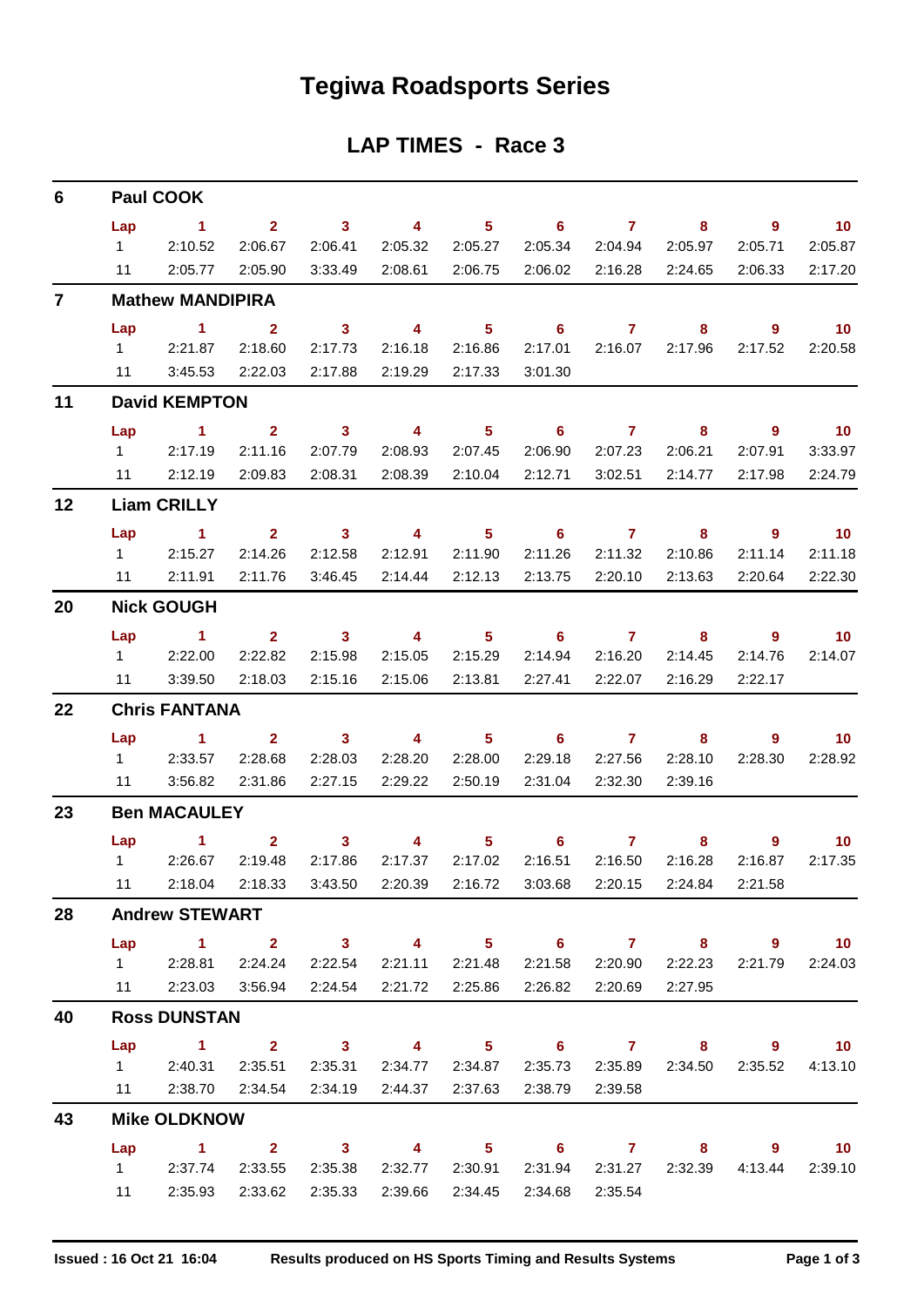| 46  | <b>Alex BALL</b>                                                          |                                  |                         |                         |                         |                            |                                   |                 |              |                        |                              |  |
|-----|---------------------------------------------------------------------------|----------------------------------|-------------------------|-------------------------|-------------------------|----------------------------|-----------------------------------|-----------------|--------------|------------------------|------------------------------|--|
|     | Lap                                                                       | $\sim$ $\sim$ 1                  | $\overline{\mathbf{2}}$ | $\sim$ 3                | $\overline{\mathbf{4}}$ | 5 <sub>1</sub>             | $\overline{6}$ and $\overline{7}$ |                 | 8            | $\overline{9}$         | 10                           |  |
|     | $1 \quad \Box$                                                            | 2:19.03                          | 2:14.33                 | 2:16.63                 | 2:13.88                 | 2:13.53                    | 2:13.13                           | 2:12.93         | 2:14.37      | 2:12.21                | 2:13.25                      |  |
|     | 11                                                                        | 2:12.67                          | 3:40.04                 | 2:17.26                 | 2:13.01                 | 2:12.75                    | 2:19.95                           | 2:28.93         | 2:13.16      | 2:15.27                |                              |  |
| 48  | <b>Mark JONES</b>                                                         |                                  |                         |                         |                         |                            |                                   |                 |              |                        |                              |  |
|     | Lap                                                                       | $\sim$ 1                         | 2 <sup>1</sup>          | $\overline{\mathbf{3}}$ | $\overline{\mathbf{4}}$ | 5 <sub>5</sub>             | $6^{\circ}$                       | $\overline{7}$  | 8            | $9^{\circ}$            | $\overline{10}$              |  |
|     |                                                                           | 1 2:20.08                        | 2:09.35                 | 2:08.18                 | 2:08.06                 | 2:07.48                    | 2:07.59                           | 2:07.65         | 2:07.53      | 2:09.37                | 2:09.04                      |  |
|     |                                                                           | 11 2:08.83                       | 2:08.53                 | 2:08.38                 | 3:38.37                 | 2:19.90                    | 2:16.29                           | 2:46.93         | 2:14.31      | 2:16.30                | 2:24.93                      |  |
| 53  | <b>Jonathan WESTON-TAYLOR</b>                                             |                                  |                         |                         |                         |                            |                                   |                 |              |                        |                              |  |
|     | Lap                                                                       | $\sim$ $\sim$ 1                  |                         | $2 \qquad \qquad 3$     | $\overline{\mathbf{4}}$ | 5 <sub>5</sub>             | $\overline{6}$ and $\overline{7}$ |                 | 8            | - 9                    | $\blacksquare$ 10            |  |
|     | $1 \quad \Box$                                                            | 2:15.08                          | 2:13.25                 | 2:11.50                 | 2:12.42                 | 2:12.82                    | 2:11.19                           | 2:12.29         | 2:10.59      | 2:10.80                | 2:10.69                      |  |
|     | 11                                                                        | 3:41.04                          | 2:13.19                 | 2:10.45                 | 2:12.11                 | 2:14.77                    | 2:19.15                           | 2:21.38         | 2:12.99      | 2:14.94                | 2:24.24                      |  |
| 64  | <b>Stephen HARRISON</b>                                                   |                                  |                         |                         |                         |                            |                                   |                 |              |                        |                              |  |
|     | Lap                                                                       | $\sim$ 1                         | $\mathbf{2}$            | 3 <sup>7</sup>          | $\overline{4}$          | 5 <sup>1</sup>             | 6                                 | $\overline{7}$  | 8            | $9^{\circ}$            | 10                           |  |
|     |                                                                           | 1 2:30.44                        | 2:23.43                 | 2:23.92                 | 2:22.46                 | 2:21.72                    | 2:21.66                           | 2:21.06         | 3:48.97      | 2:39.02                | 2:32.20                      |  |
|     |                                                                           | 11 2:30.37                       | 2:28.97                 | 2:29.21                 | 2:26.97                 | 3:19.97                    | 2:33.76                           | 2:34.37         | 2:39.43      |                        |                              |  |
| 78  | <b>Jonathan PACKER</b>                                                    |                                  |                         |                         |                         |                            |                                   |                 |              |                        |                              |  |
|     |                                                                           | Lap 1 2 3 4                      |                         |                         |                         |                            | $5 \t\t 6 \t\t 7$                 |                 | 8            | 9                      | 10                           |  |
|     |                                                                           | 1 2:22.68                        |                         |                         |                         |                            |                                   |                 |              |                        |                              |  |
| 90  | <b>Rob MEREDITH</b>                                                       |                                  |                         |                         |                         |                            |                                   |                 |              |                        |                              |  |
|     | Lap                                                                       | <b>Contract Manager</b>          | 2 <sup>1</sup>          | $\overline{\mathbf{3}}$ | $\sim$ 4                | 5 <sub>5</sub>             | $6 \qquad \qquad 7$               |                 | 8            | 9                      | 10                           |  |
|     | $1 \quad$                                                                 | 2:21.35                          | 2:16.98                 | 2:16.05                 | 2:14.74                 | 2:14.82                    | 2:14.19                           | 2:13.61         | 2:14.28      | 2:13.87                | 2:13.21                      |  |
|     |                                                                           | 11 2:12.89                       | 3:39.50                 | 2:15.63                 | 2:11.94                 | 2:12.60                    | 2:18.74                           | 2:25.28         | 2:13.35      | 2:13.96                |                              |  |
| 95  | <b>Andy BAYLIE</b>                                                        |                                  |                         |                         |                         |                            |                                   |                 |              |                        |                              |  |
|     |                                                                           | $Lap$ 1                          |                         | $2 \t 3$                | $\overline{4}$          | $\overline{\phantom{1}}$ 5 | $\overline{\phantom{a}}$ 6        | $\overline{7}$  | 8            | $9^{\circ}$            | 10                           |  |
|     | $1 \quad \Box$                                                            | 2:19.13                          | 2:14.67                 | 2:16.16                 | 2:13.40                 | 2:13.49                    | 2:12.81                           | 2:14.95         | 2:14.68      | 2:13.36                | 2:12.82                      |  |
|     | 11                                                                        | 2:13.86                          | 2:12.52                 | 3:36.13                 | 2:16.22                 | 2:12.70                    | 2:21.63                           | 2:28.44         | 2:13.20      | 2:14.36                |                              |  |
| 96  | <b>Jonathan BERRY</b>                                                     |                                  |                         |                         |                         |                            |                                   |                 |              |                        |                              |  |
|     |                                                                           | Lap 1 2 3 4 5 6 7 8              |                         |                         |                         |                            |                                   |                 |              | 9                      | 10                           |  |
| 125 | 1 2:31.52 2:33.19 18:51.15                                                |                                  |                         |                         |                         |                            |                                   |                 |              |                        |                              |  |
|     | <b>Matthew FOOTMAN</b><br>Lap 1 2 3 4<br>$5 \t 6 \t 7$                    |                                  |                         |                         |                         |                            |                                   |                 |              |                        |                              |  |
|     |                                                                           | 1 2:33.73                        | 2:26.01                 | 2:25.91                 | 2:25.49                 | 2:25.26                    |                                   | 2:24.60 2:24.75 | 8<br>2:25.67 | $9^{\circ}$<br>2:24.68 | $\blacksquare$ 10<br>3:49.67 |  |
|     |                                                                           | 11 2:29.49 2:29.26 2:29.20       |                         |                         | 2:26.89                 | 3:19.68                    |                                   | 2:33.81 2:32.86 | 2:39.37      |                        |                              |  |
| 126 | <b>Bryan BRANSOM</b>                                                      |                                  |                         |                         |                         |                            |                                   |                 |              |                        |                              |  |
|     | Lap<br>1.500<br>$2 \qquad 3 \qquad 4 \qquad 5 \qquad 6 \qquad 7 \qquad 8$ |                                  |                         |                         |                         |                            |                                   |                 |              |                        | $9 \t 10$                    |  |
|     | $1 \quad \Box$                                                            | 2:13.71                          | 2:07.67                 | 2:07.34                 | 2:06.79                 | 2:06.52                    |                                   | 2:06.59 2:06.25 | 2:06.90      | 2:06.37                | 2:06.90                      |  |
|     |                                                                           | 11 3:35.17 2:14.07               |                         | 2:05.18                 |                         | 2:04.26 2:04.07            |                                   | 2:04.52 2:32.95 | 2:16.76      |                        |                              |  |
| 129 | <b>Philip ADCOCK</b>                                                      |                                  |                         |                         |                         |                            |                                   |                 |              |                        |                              |  |
|     | Lap                                                                       | $\sim$ 1.000 $\sim$ 1.000 $\sim$ |                         | 2 3 4 5 6 7 8           |                         |                            |                                   |                 |              |                        | $9 \t 10$                    |  |
|     |                                                                           | 1 2:32.35                        | 2:27.01                 | 2:25.33                 |                         | 2:24.80 2:24.78            |                                   | 2:25.25 2:25.08 | 2:24.98      | 2:23.94                | 4:15.54                      |  |
|     |                                                                           | 11 2:32.34 2:25.13 2:27.14       |                         |                         |                         |                            |                                   |                 |              |                        |                              |  |